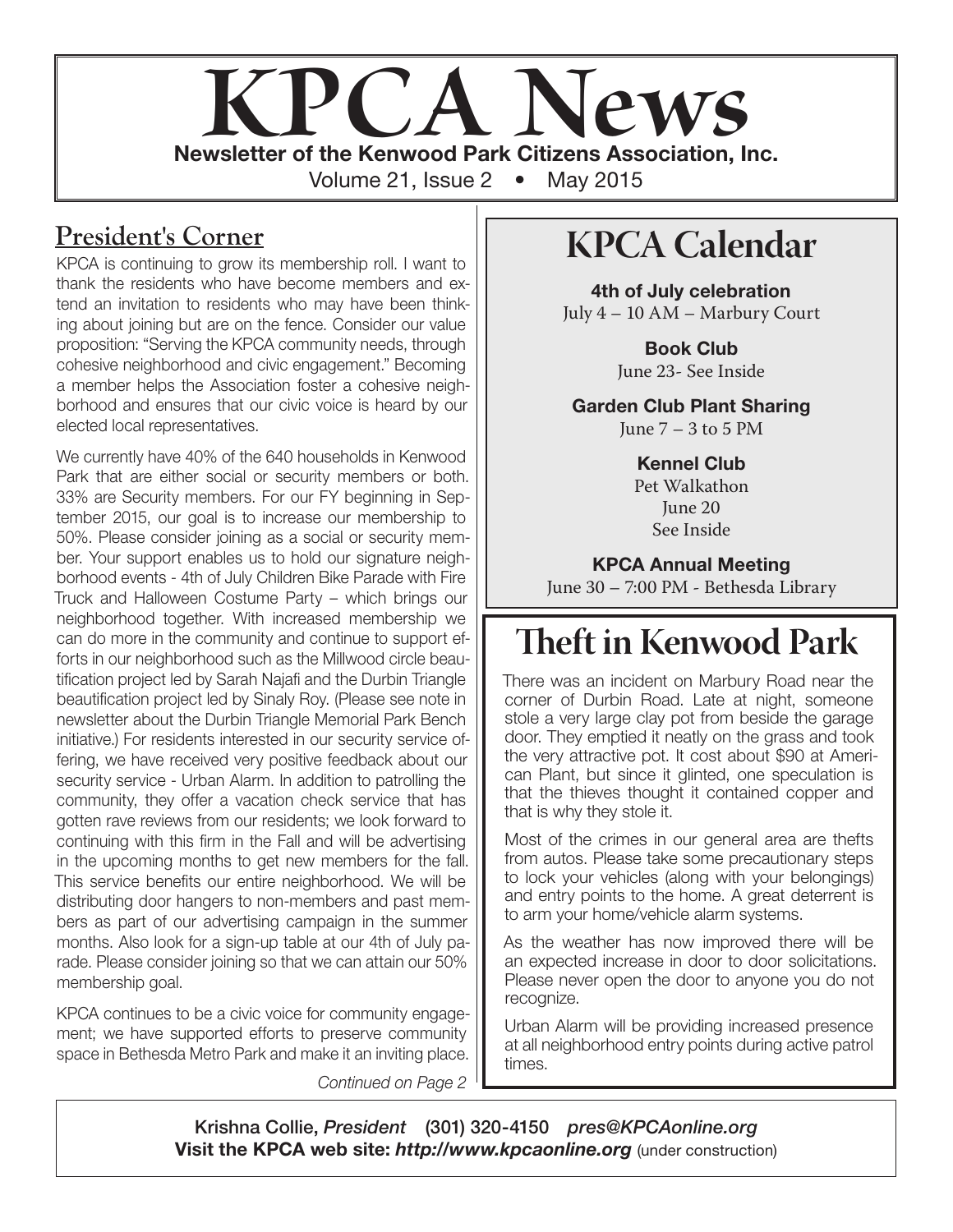#### *President's Corner, Continued from Page 1*

KPCA supports the vision to turn the concrete Metro plaza area into a more successful community green space where the community can attend festivals, eat a take-out picnic, or just relax in the middle of downtown. KCPA is also supporting the redevelopment of Bradley Boulevard from Wilson Lane to Downtown Bethesda. The plan is to put in sidewalks and bike paths to make the journey into Downtown Bethesda pedestrian and bike friendly. This is a welcome effort and long overdue for those of you who have made the journey from our neighborhood into downtown. Finally, KPCA will be conducting a series of discussions with neighborhoods to gain a better understanding of traffic calming measures for our neighborhood. Residents have alerted me to the fact that commuters or neighbors are speeding or blowing through stop signs in Kenwood Park. As children go outside in the spring/summer months, please be careful and mindful of children playing, crossing the streets or riding their bikes in the neighborhood.

We have finalized our plans for the 4th of July and will have our Annual Meeting on June 30th. All residents are encouraged to come out to our annual meeting and let their voices be heard. I look forward to meeting you and speaking with you about our neighborhood and hearing your feedback about how we can continue to make living in Kenwood Park a rewarding experience. Please check your mailbox for an update in June regarding the 4th of July parade.

> Krishna Collie KPCA President



# Opt-In for Open Garage Door Notification after 11 PM

Notice that our new Membership Form contains check boxes to let Urban Alarm know if you want to be phoned by them when they see your garage door is open. They will not phone after 11 PM unless you check the box that you want to be awakened. The patrol officer can wait while you check to see if all is well and close the door.

## FIRST TIME EVER DEAL FOR NON-SECURITY MEMBERS

#### Summer patrol memberships, to watch your house while you go on vacation this summer.

Just combine next year's dues plus \$100 to get vacation coverage between June 1 and September 14, 2015, preceding next year's dues period of September 15, 2015 to September 14, 2016. Summer-only memberships are not available.

Please complete the membership form on page 6.

### Neighborhood Services Available Baby Sitters

| L. Sorcher (Certified)                          | (301) 229-2328 |  |
|-------------------------------------------------|----------------|--|
| G. Goldman                                      | (301) 320-1582 |  |
| Carly Choppin (certified)                       | (301) 229-9139 |  |
| Ally (Alexandra) Turco (CPR cert.               |                |  |
| Amer. Red Cross First Aid cert.                 | (240) 620-5775 |  |
| Dana Vazquez (senior at Whitman) (301) 910-3262 |                |  |
| Red Cross First Aid and CPR cert.               |                |  |
| Native Spanish speaker from Argentina           |                |  |

#### Leaf Rakers, Snowshovelers, Odd Jobs

Isaac Bacon (Whitman HS student) is offering to do snow shoveling, firewood delivery, and any other odd job *IsaacBacon43@gmail.com* (240) 507-8075 Amber White (301) 588-6474

(*apamberpower@gmail.com* (loving and reliable dog walker)

Alex (10th grader at French Int'l School)

(202) 413-1193 or *acpiot@gmail.com*

Chris Fowler Fowler (responsible boy in the neighborhood): cut your grass while you're away-water your plants while you're on vacation—take care of your pets, house while you're on vacation-move heavy objects. Call Chris who lives on Marbury Road @ 301-455-8187-Email: chris.fowler419@gmail.com. References available upon request for pet and house sitting!

Julian Vazques (Whitman Senior student) is offering as loving and reliable pet sitter and dog walker. (301) 910 3013 or julianvazquez06@hotmail.com.

#### GET LISTED HERE FREE:

Leave name and phone number with Editor, Edward Elson, at (301) 320-2837 or email *news@kpcaonline.org*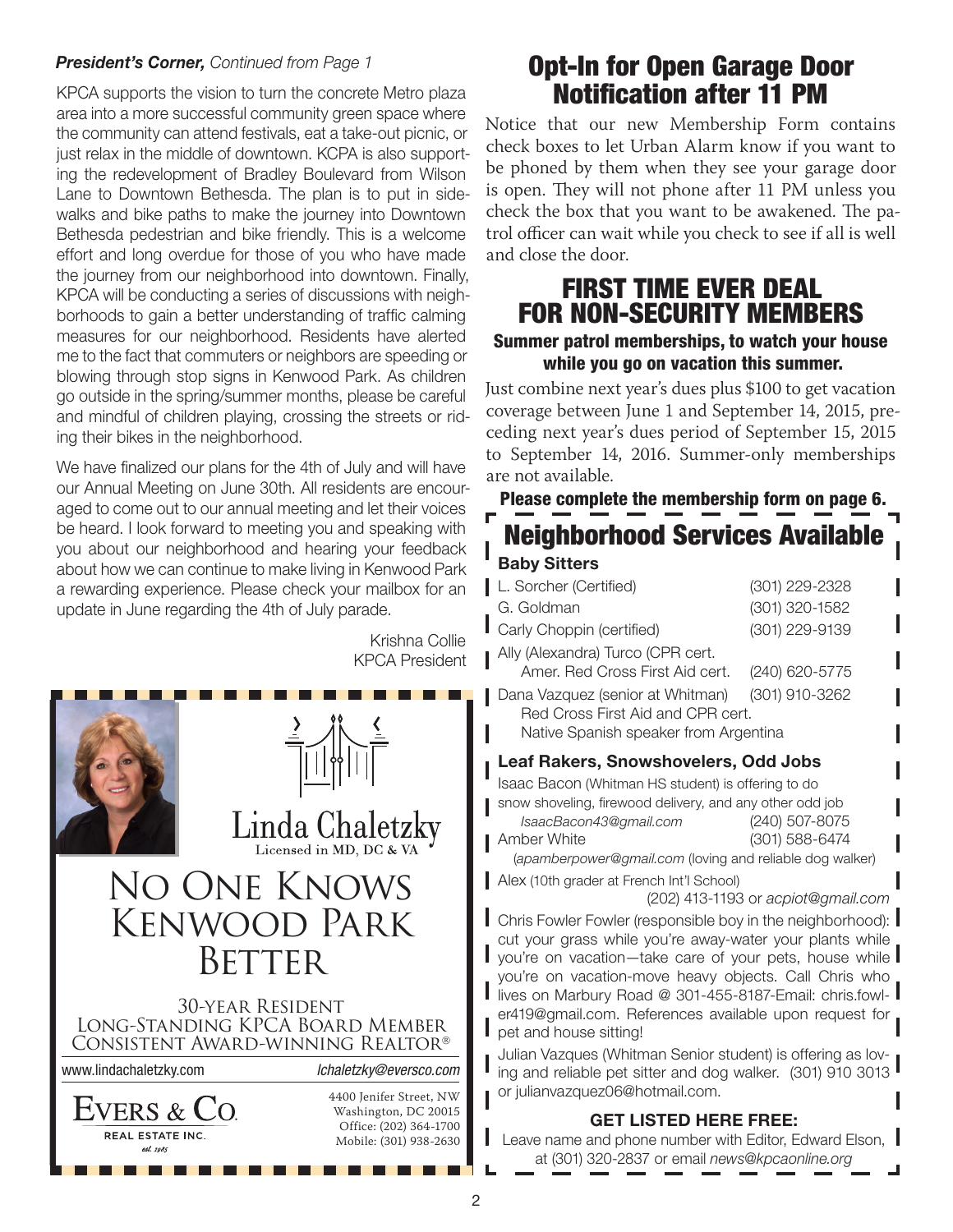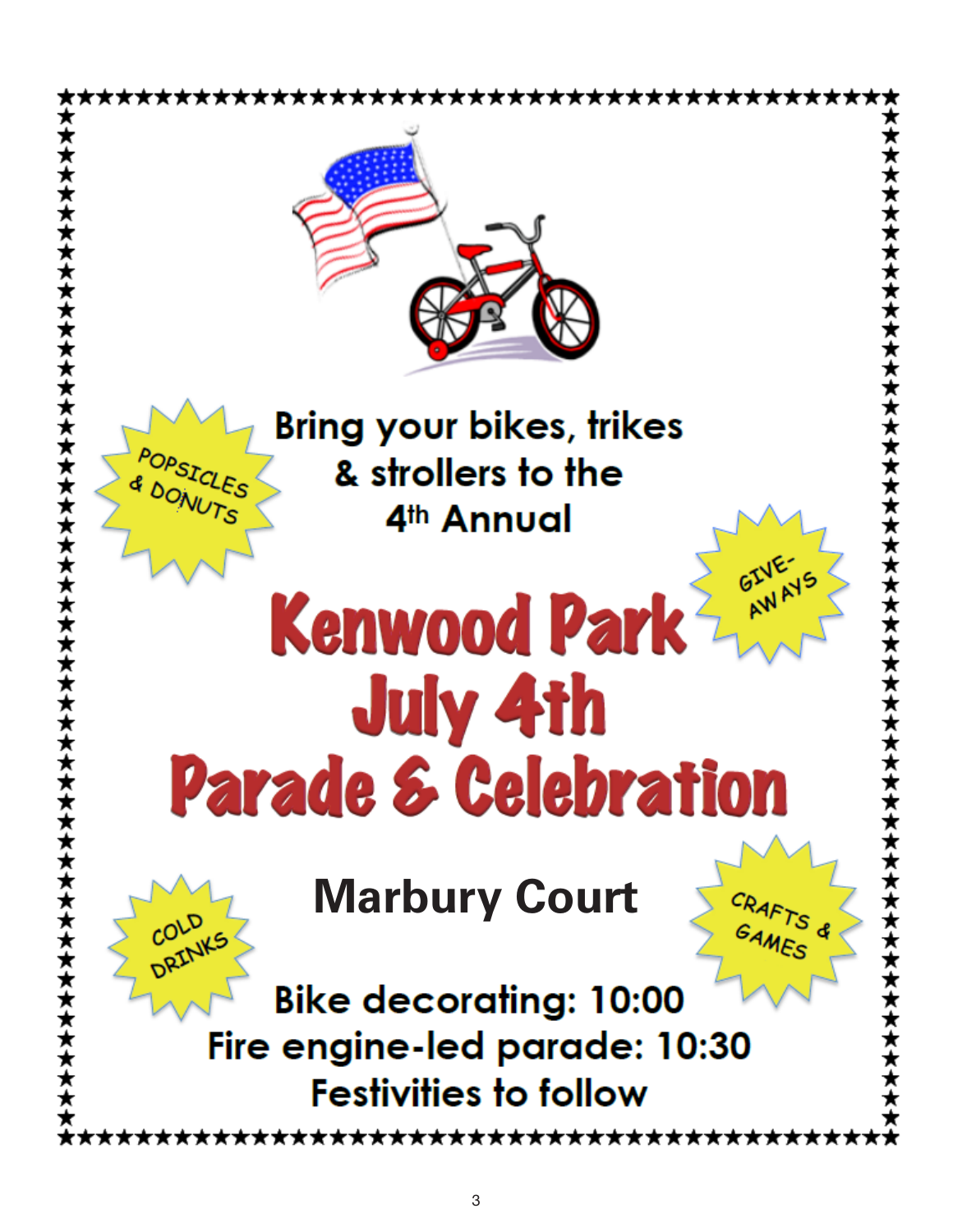# *The Real Estate World*

# **The Spring Market**

The spring market got off to late start this year. Maybe it was due to the hard and long winter. Maybe not. But around the Metro area new listings and sales lagged for the first four months more than usual, and Kenwood Park was no exception. We are seeing multiple offers on properties located within walking distance to the Metro. A high "walk score" has become the hot ticket item and those home with low walk scores do not generate the same frenzied demand. (Walk score means walking distance to retail, restaurants etc.)

Three homes went on the market in Kenwood Park in January, and two sold in less than a week, indicating the demand was there and the supply was not. The other, (a potential short sale), sold in less than three weeks. Kenwood Park saw no new home sale listings in February, and March only brought two, one of which is still on the market and the other sold in five days. One other home went on the market in April in "Coming Soon" status (to be discussed below) but was not available to be seen until May 12 which is really the effective market date. And May brought two new sale listings and one new rental, all of which have now been on the market about a week. In terms of rentals, one home on the market for 272 days finally rented in April and another on the market for 101 days rented to begin June 1. Two homes went on the market for rent in 2015 and applications have been registered after just 6 and 20 days respectively.

There is a new status for listings in the multiple list service in addition to the familiar Active, Cont/NoKo (no kickout clause), Contract (no remaining contingencies) and Sold statuses. "Coming Soon" is used to generate buzz. It means there is a signed listing agreement between the sellers and a brokerage/agent but that the house is not yet ready for prime time. Coming Soon status can only be used for 21 days after which the property must become active in the system, available to be seen immediately and can be sold. But while it is in Coming Soon status, it cannot be shown to ANYONE by the agent or the seller, nor can an offer be accepted. The listing is not available to the general public to be seen on any internet site. Only agents are able to retrieve the information. It is used to inform all the other agents that the property will become available and to help them plan and strategize with their buyer clients. It also gives listing agents an opportunity to hear from other agents about whether the listing will generate interest. If you'd like to learn more about this status, just give me a call.

*Contributed by Linda Chaletzky lchaletzky@eversco.com*

XXXXXXXXXX

\*Statistics are taken from the Metropolitan Regional Information System for three areas: Washington, D.C., Montgomery County, Maryland, and Fairfax County, Arlington, Alexandria, and Falls Church in Virginia.

#### MESSAGE FROM URBAN ALARM ON HOW TO SCHEDULE VACATION CHECKS

Hello All — there have been some concerns regarding the contact method for scheduling our vacation watch service. To clarify, the following methods are available to patrol members:

1. The quickest way to schedule a vacation watch is by filling out our vacation watch form, link below. The link is mobile friendly though a browser and the data received is encrypted. Once the form is complete and submitted I will confirm the submission with the customer. https://docs.

#### **Peter Dressner - PC Repair Specialist**

 **MS Windows, Apple OS X, Linux Serving Bethesda Inside Beltway + Adjacent Neighborhoods**

Networking, Virus Removal, PC Problem Resolution Data Recovery and Data Backup, Parental Controls New PC Setup and Data Transfer, Pre-Purchase Advice

Located in Kenwood Park, Bethesda Flexible Hours (24/7) Email: bethesdapcrepair@gmail.com Tel: 301-718-1088 2e 32 Blog: bethesdapcrepair.wordpress.com

google.com/forms/d/12saky21xzwpcoNE5JyyitWWB4TS qUK4zhv3O-wYjiHE/viewform?usp=send\_form

2. Members can email me at: andy@urbanalarm.com, containing all of the information and I will confirm it with them.

3. Members may still call my office extension, 202-265- 2700 x.120. However, I am out in the field the majority of the time and there will be a delay in confirming it with them.

Members **should not** call the patrol hotline (202-684-2500) to schedule a vacation watch. The patrol service is not 24 hours and there are times where we are not manning the patrol phone and, if contact with that number is attempted, it would not be tended to until the next officer arrives for duty. In most cases, this is not until overnight and, in that case, it will be handled the next business day. If anyone has any questions please do not hesitate to ask.

Remember, please provide 24 hours notice if possible.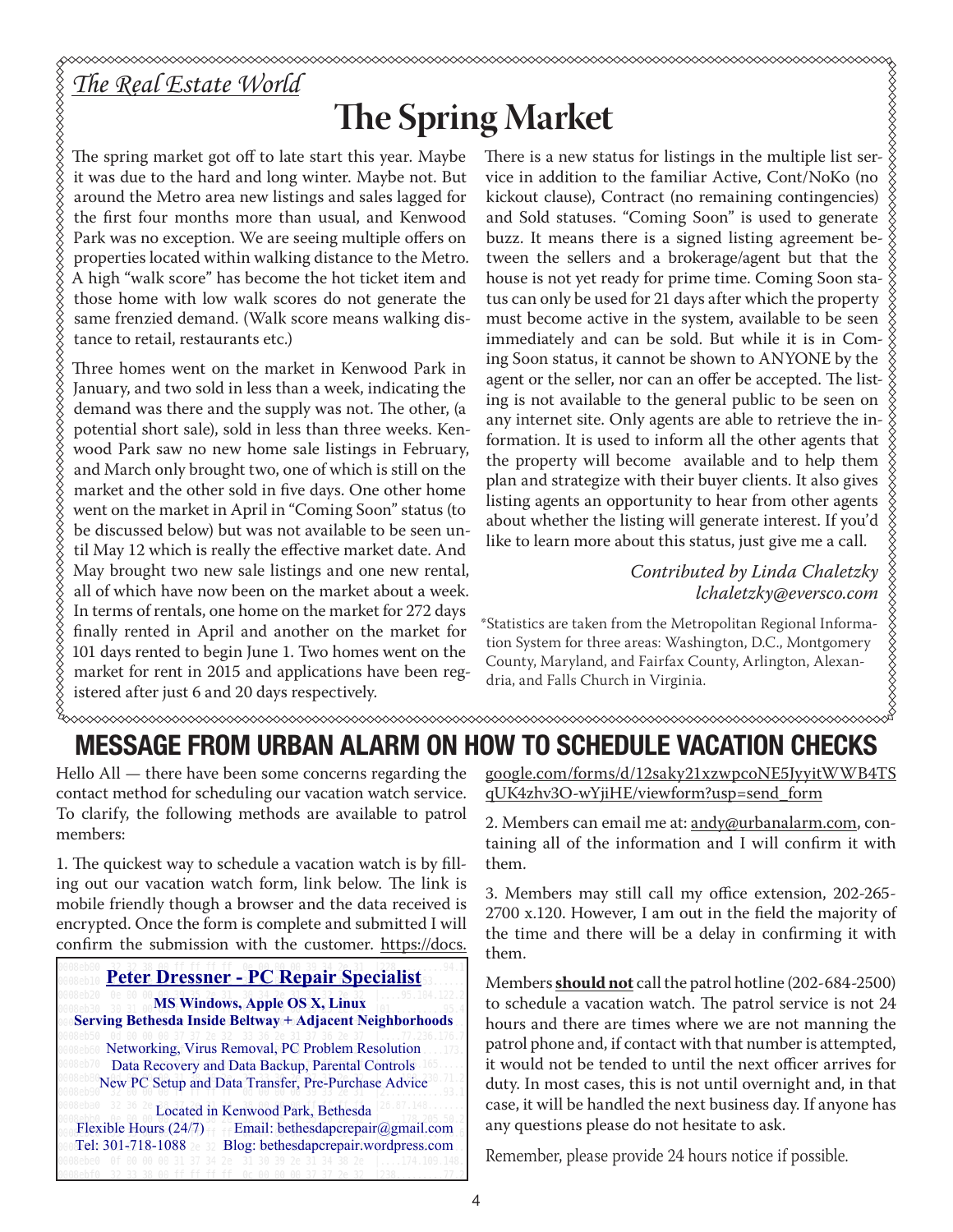## CONTRIBUTE TO THE SAFETY OF OUR NEIGHBORHOOD

We now have 33% of the homes in the neighborhood paying for the security patrol.

The patrol provides us with peace of mind, knowing that we live in a safer neighborhood. Almost all homes have a personal security alarm system as well. **Urban Alarm offers personal house alarms, or can take over existing systems, and for security patrol members, the first six months of monitoring service will be free.** 

Our patrol can be the contact number for the alarm company, and provides a quicker response than the police. It can also prevent those pesky false alarm fees.

KPCA provides flashers to security members. These can keep late-night bike riders and walkers visible in the dark. Contact former president Ken Rubinson, or news@kpcaonline.org.

## SNOW BIRDS

We have a few households where the residents are gone all winter and they are receiving house checks daily. This requires significant time for those few households, taking time away from the overall community. When we had more subscribers, and could afford more total hours for the patrol, it was not such a problem. The standard commercial charge for each house check is \$25. We are reluctant to request additional payments from high-use residents at this time, but this is up for discussion at our Annual Meeting. At times when there are many vacation checks to do, if the first check of a house reveals all entries are secure, subsequent checks could be a little less detailed. The house checks have been excellent and appreciated but we need to be sure that they can be accomplished within the constraints of the time available and the need to patrol the entire neighborhood.



**KPCA GARDEN CLUB NEWS** Spring Plant Sharing Social Sunday, June 7th, 3-5PM

Durbin Triangle (corner of Durbin and Radnor Rd)

Drop by our annual plant sharing event. Have some lemonade, meet neighbors, share plants and gardening tips.

All plants welcome (perennial transplants, divisions, ground-covers, etc., and houseplants too). You can take anything you like; you don't have to donate to take plants.

If you would like to donate plants but can't make it on Sunday, you can leave plants at 5724 Durbin Rd.,front stoop (across from the triangle) anytime on Saturday, or on Sunday morning.

**Contact:** Sinaly Roy at sinalymroy@gmail.com to learn about future events.

# **Kenwood Park Kennel Club**

# Pet Walkathon-Kenwood Park

To introduce neighbors, pets and the community together, we invite you to our 2015 Summer Pet Walkathon

Date: Saturday June 20th

**Time: 9:00 AM** 

Where: Kenwood Park corner of Marbury and Lenox

Please be sure to keep your pet on a leash at all time. Pet owners are responsible for pets' behavior throughout the walk.

Pet prizes will be provided.

To register for the walk, please RSVP to Kpkennel@kpcaonline.org by no later than June 14. Please be sure to include your pet's name and approximate weight.

Additional details will be provided upon receipt of your registration request.

formation, please contact sjgust@msn.com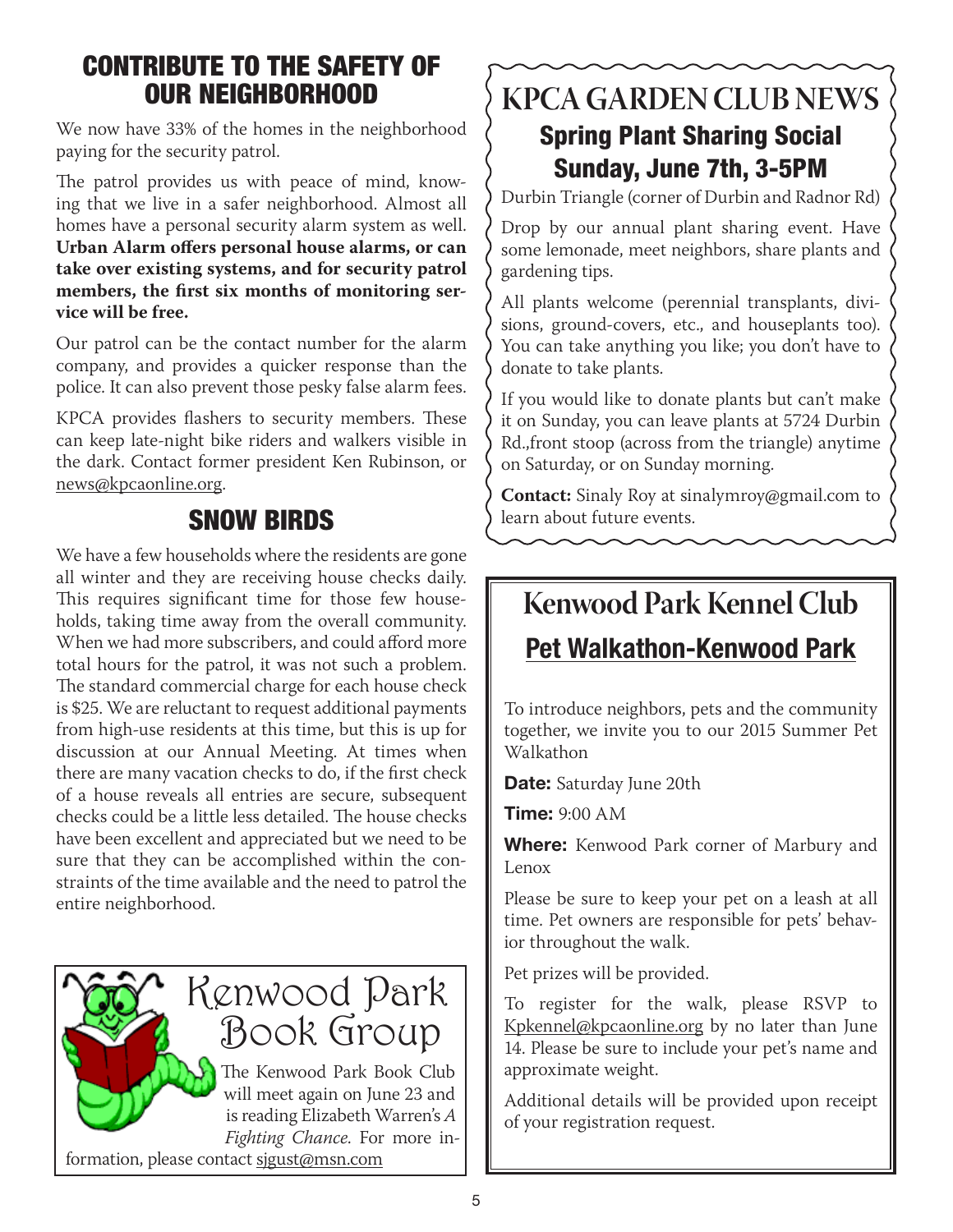# **Kenwood Park Citizens Association** Please renew your membership today (or join for the first time). *September 15, 2015 to September 14, 2016*  $\Box$  Security patrol contribution and KPCA membership together: \$295.  $\Box$  Social KPCA membership only: \$85. Last Name: \_\_\_\_\_\_\_\_\_\_\_\_\_\_\_\_\_\_\_\_\_\_\_\_\_\_\_\_\_\_\_\_\_\_\_\_\_\_\_\_\_\_\_\_\_\_\_\_\_\_\_\_\_\_\_\_\_\_\_\_\_\_\_\_\_\_\_\_ First Name: \_\_\_\_\_\_\_\_\_\_\_\_\_\_\_\_\_\_\_\_\_\_\_\_\_\_\_\_\_\_\_\_\_\_\_\_\_\_\_\_\_\_\_\_\_\_\_\_\_\_\_\_\_\_\_\_\_\_\_\_\_\_\_\_\_\_\_\_ Spouse's Last Name:  $\Box$ Spouse's First Name: \_\_\_\_\_\_\_\_\_\_\_\_\_\_\_\_\_\_\_\_\_\_\_\_\_\_\_\_\_\_\_\_\_\_\_\_\_\_\_\_\_\_\_\_\_\_\_\_\_\_\_\_\_\_\_\_\_\_\_\_ Street Address: \_\_\_\_\_\_\_\_\_\_\_\_\_\_\_\_\_\_\_\_\_\_\_\_\_\_\_\_\_\_\_\_\_\_\_\_\_\_\_\_\_\_\_\_\_\_\_\_\_\_\_\_\_\_\_\_\_\_\_\_\_\_\_\_\_ Home Phone (\_\_\_\_\_\_\_\_) \_\_\_\_\_\_\_\_\_\_-\_\_\_\_\_\_\_\_\_\_\_\_\_\_\_\_\_\_ E-Mail Address:  $\Box$ **Emergency Contact:** (Someone we can call if you are out of town or are disabled, even in the evening): \_\_\_\_\_\_\_\_\_\_\_\_\_\_\_\_\_\_\_\_\_\_\_\_\_\_\_\_\_\_\_\_\_\_\_\_\_\_\_\_\_\_\_\_\_\_\_\_\_\_\_\_\_\_\_\_\_\_\_\_\_\_\_\_\_\_\_\_\_\_\_\_\_\_\_\_\_\_\_\_\_\_\_\_\_\_\_\_\_\_\_\_\_\_\_

Please make checks out to: Kenwood Park Citizens Association (or KPCA)

Please mail to:

 KPCA Treasurer P.O. Box 127 Gen Echo, MD 20812

Prefer to pay online? Go to: www.brightdoc.com/kpca

If the patrol sees your garage door open, do you want to be phoned after 11 PM?

| $\Box$ Yes |  | $\Box$ No |
|------------|--|-----------|
|            |  |           |

Want your security membership to begin June 1 so you can request house checks this summer? Add \$100 to the dues of \$295 above, for a total of \$395. Summer-only membership is not available.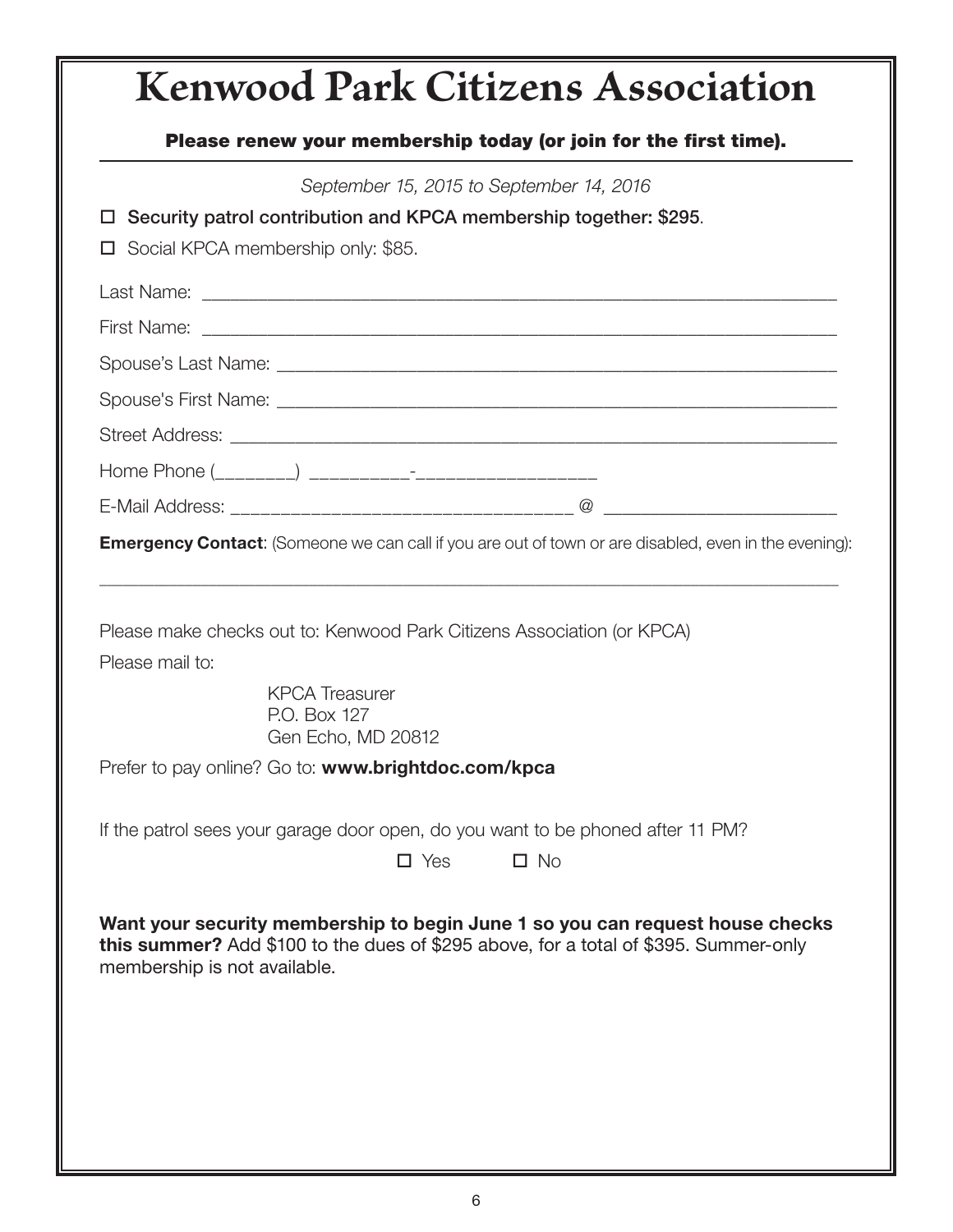# NOTICE OF ANNUAL MEETING

A general meeting of the KPCA will take place on June 30, 2015 at 7:00 PM in the Bethesda Library. Refreshments will be served. All residents of Kenwood Park are welcome, regardless of membership status. According to the KPCA by-laws, elections are held at this time. The Directors-at-Large, who serve for one year, are up for re-election this year. We welcome nominations and volunteers. We may have up to six Directors-At-Large. Two committee chairs are vacant, for the Activities Committee and the Welcoming Committee. Topics to be discussed include excessive use of the patrol by some members, neighborhood issues, and issues outside Kenwood Park such as nearby developments.

| <b>BOARD MEMBERS</b>                         | <b>CURRENT MEMBERS</b> | <b>NOMINATED</b>      |
|----------------------------------------------|------------------------|-----------------------|
| <b>OFFICERS</b> (serve 2 yrs)                |                        |                       |
| President                                    | Krishna Collie         |                       |
| Vice-President                               | Linda Chaletzky        |                       |
| Secretary                                    | Foroud Arsanjani       |                       |
| Treasurer                                    | Hannah Elson           |                       |
| <b>DIRECTORS-AT-LARGE</b>                    |                        |                       |
| (serve 1 yr)                                 | <b>Ben Vitiello</b>    | <b>Ben Vitiello</b>   |
|                                              | <b>Richard Berney</b>  | <b>Richard Berney</b> |
|                                              | Ken Rubinson           | Ken Rubinson          |
| <b>STANDING COMMITTEE</b>                    |                        |                       |
| <b>CHAIRS</b> (appointed, no term<br>limits) |                        |                       |
| Security                                     | Sheila Taube           |                       |
| Membership                                   | Hannah Elson           |                       |
| <b>Community Issues</b>                      | <b>Herb Stone</b>      |                       |
| Publicity                                    | <b>Edward Elson</b>    |                       |
| Activities                                   | Open                   |                       |
| Welcoming                                    | Open                   |                       |

### DONATE A MEMORIAL BENCH IN DURBAN TRIANGLE

Does someone in the community want to donate a bench to be placed in the Durban Triangle, with a brass plaque, in memory of a loved one?

It would require funds for digging up the grassy area between the trees (where it will go) connecting it with the plant bed, and putting down shredded bark and a few stepping stones to keep out the weeds, so the county can easily mow around it. At right is an example of one of the rustic style benches found in Del Mar, CA, with its plaque. Other styles are available in local shops. If you are interested, contact news@KPCAonline.org.